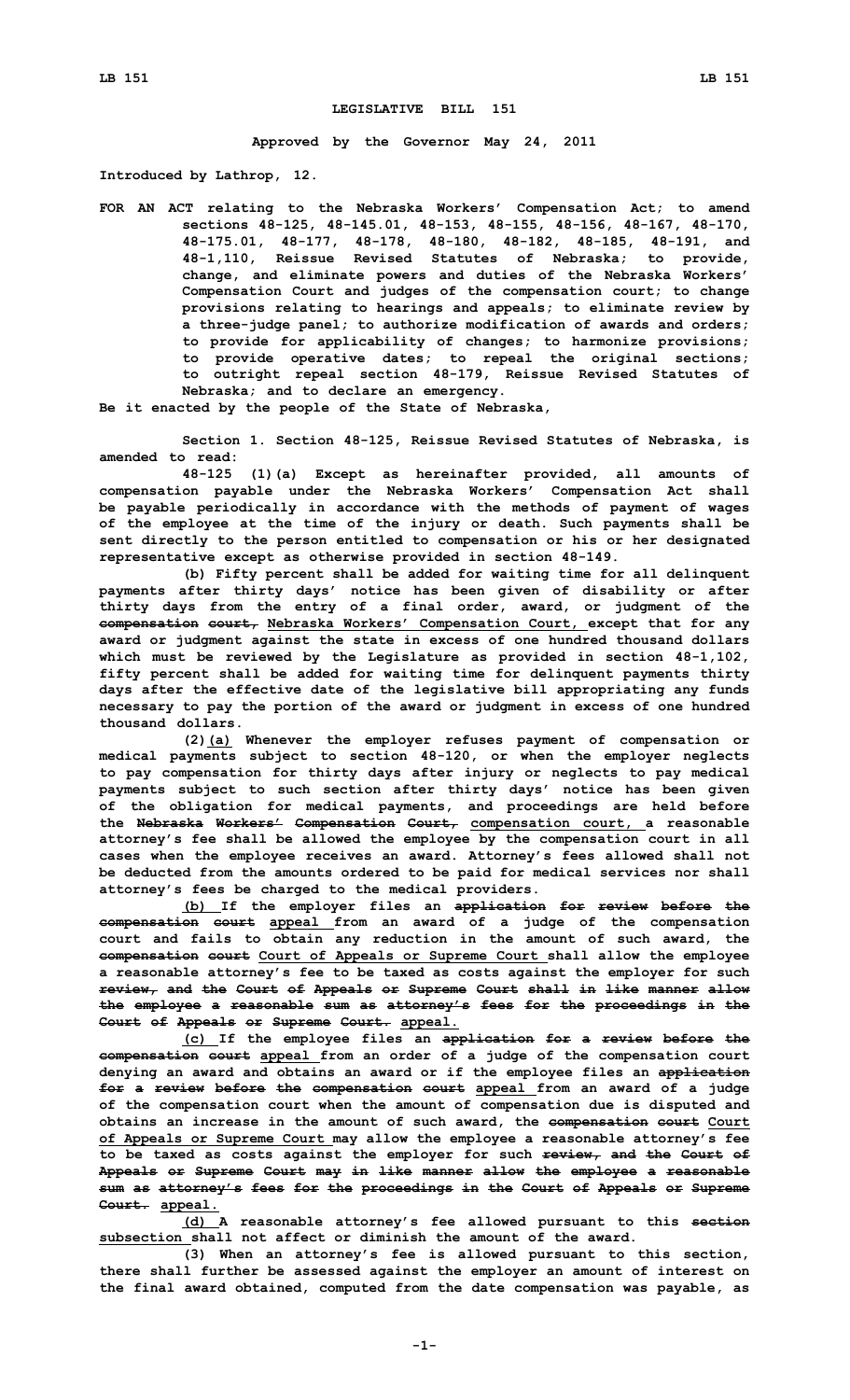**LB 151 LB 151**

**provided in section 48-119, until the date payment is made by the employer, at <sup>a</sup> rate equal to the rate of interest allowed per annum under section 45-104.01, as such rate may from time to time be adjusted by the Legislature. Interest shall apply only to those weekly compensation benefits awarded which have accrued as of the date payment is made by the employer. If the employer pays or tenders payment of compensation, the amount of compensation due is disputed, and the award obtained is greater than the amount paid or tendered by the employer, the assessment of interest shall be determined solely upon the difference between the amount awarded and the amount tendered or paid.**

**Sec. 2. Section 48-145.01, Reissue Revised Statutes of Nebraska, is amended to read:**

**48-145.01 (1) Any employer required to secure the payment of compensation under the Nebraska Workers' Compensation Act who willfully fails to secure the payment of such compensation shall be guilty of <sup>a</sup> Class I misdemeanor. If the employer is <sup>a</sup> corporation, limited liability company, or limited liability partnership, any officer, member, manager, partner, or employee who had authority to secure payment of compensation on behalf of the employer and willfully failed to do so shall be individually guilty of <sup>a</sup> Class I misdemeanor and shall be personally liable jointly and severally with such employer for any compensation which may accrue under the act in respect to any injury which may occur to any employee of such employer while it so fails to secure the payment of compensation as required by section 48-145.**

**(2) If an employer subject to the Nebraska Workers' Compensation Act fails to secure the payment of compensation as required by section 48-145, the employer may be enjoined from doing business in this state until the employer complies with subdivision (1) of section 48-145. If <sup>a</sup> temporary injunction is granted at the request of the State of Nebraska, no bond shall be required to make the injunction effective. The Nebraska Workers' Compensation Court or the district court may order an employer who willfully fails to secure the payment of compensation to pay <sup>a</sup> monetary penalty of not more than one thousand dollars for each violation. For purposes of this subsection, each day of continued failure to secure the payment of compensation as required by section 48-145 constitutes <sup>a</sup> separate violation. If the employer is <sup>a</sup> corporation, limited liability company, or limited liability partnership, any officer, member, manager, partner, or employee who had authority to secure payment of compensation on behalf of the employer and willfully failed to do so shall be personally liable jointly and severally with the employer for such monetary penalty. All penalties collected pursuant to this subsection shall be remitted to the State Treasurer for distribution in accordance with Article VII, section 5, of the Constitution of Nebraska.**

**(3) It shall be the duty of the Attorney General to act as attorney for the State of Nebraska for purposes of this section. The Attorney General may file <sup>a</sup> motion pursuant to section 48-162.03 for an order directing an employer to appear before <sup>a</sup> judge of the compensation court and show cause as to why <sup>a</sup> monetary penalty should not be assessed against the employer pursuant to subsection (2) of this section. The Attorney General shall be considered <sup>a</sup> party for purposes of such motion. The Attorney General may appear before the compensation court and present evidence of <sup>a</sup> violation or violations pursuant to subsection (2) of this section and the identity of the person who had authority to secure the payment of compensation. Appeal from an order of <sup>a</sup> judge of the compensation court pursuant to subsection (2) of this section shall be in accordance with section 48-179. sections 48-182 and 48-185.**

**Sec. 3. Section 48-153, Reissue Revised Statutes of Nebraska, is amended to read:**

**48-153 The Nebraska Workers' Compensation Court shall consist of seven judges. Judges holding office on August 30, 1981, shall continue in office until expiration of their respective terms of office and thereafter for an additional term which shall expire on the first Thursday after the first Tuesday in January immediately following the first general election at which they are retained in office after August 30, 1981. Judge of the Nebraska Workers' Compensation Court shall include any person appointed to the office of judge of the Nebraska Workmen's Compensation Court prior to July 17, 1986, pursuant to Article V, section 21, of the Nebraska Constitution. Any person serving as <sup>a</sup> judge of the Nebraska Workmen's Compensation Court immediately prior to July 17, 1986, shall be <sup>a</sup> judge of the Nebraska Workers' Compensation Court. The right of judges of the compensation court to continue in office shall be determined in the manner provided in sections 24-813 to 24-818, and the terms of office thereafter shall be for six years beginning on the first Thursday after the first Tuesday in January immediately following their retention at such election. In case of <sup>a</sup> vacancy occurring in the Nebraska Workers' Compensation Court, the same shall be filled in accordance with the provisions of Article V, section 21, of the Nebraska Constitution**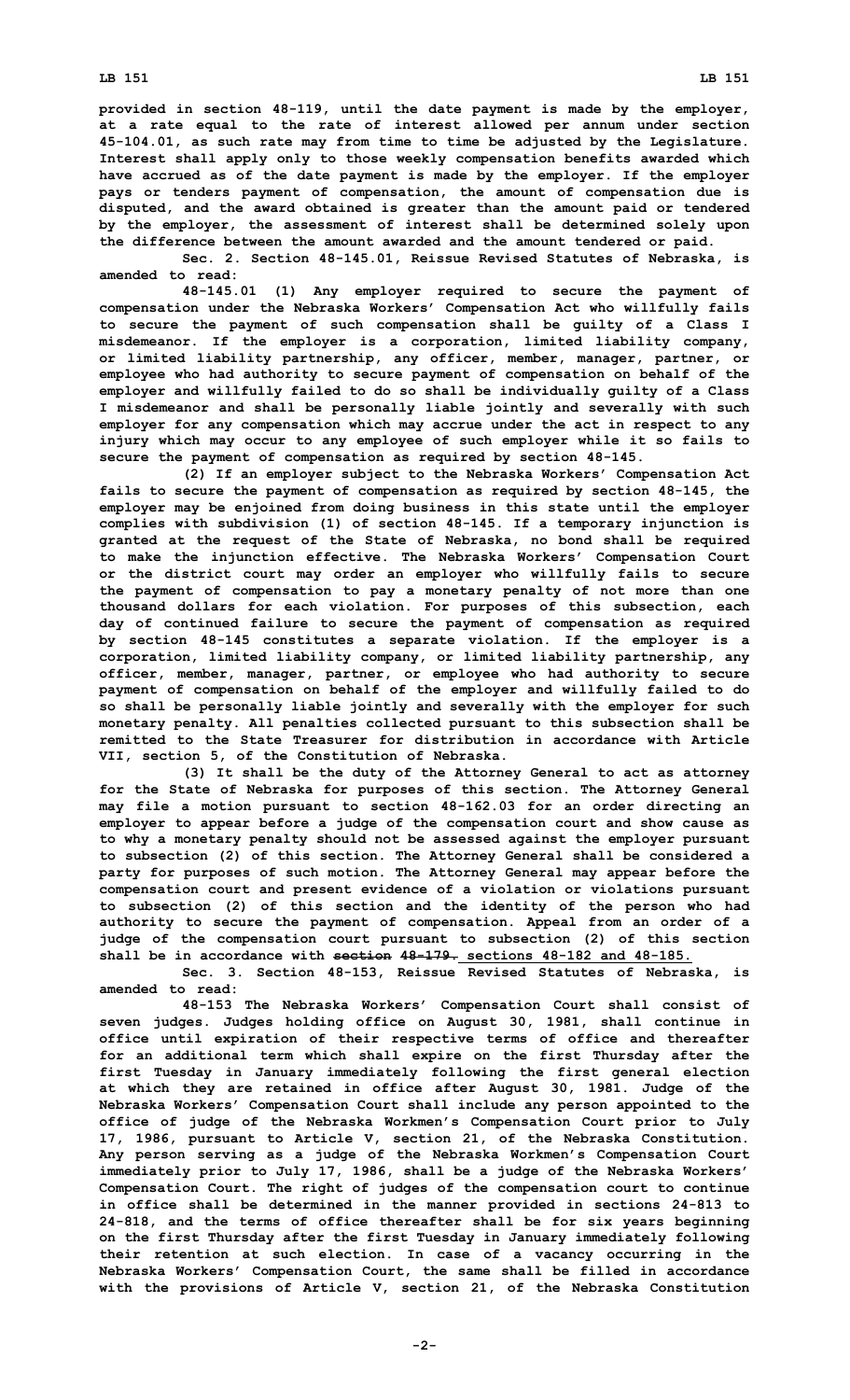**and the right of any judge so appointed to continue in office shall be determined in the manner provided in sections 24-813 to 24-818. All such judges shall hold office until their successors are appointed and qualified, or until death, voluntary resignation, or removal for cause. No judge of the compensation court shall, during his or her tenure in office as judge, hold any other office or position of profit, pursue any other business or avocation inconsistent or which interferes with his or her duties as such judge, or serve on or under any committee of any political party. The judges of the compensation court shall reside in Lancaster County, Nebraska, unless, for the convenience of the compensation court, they are permitted to reside elsewhere by <sup>a</sup> majority vote of the compensation court, but no such judge shall be deemed thereby to have lost his or her residence at the place from which he or she was selected unless he or she so chooses.**

**Sec. 4. Section 48-155, Reissue Revised Statutes of Nebraska, is amended to read:**

**48-155 The judges of the Nebraska Workers' Compensation Court shall, on July 1 of every odd-numbered year by <sup>a</sup> majority vote, select one of their number as presiding judge for the next two years, subject to approval of the Supreme Court. The presiding judge may designate one of the other judges to act as presiding judge in his or her stead whenever necessary during the disqualification, disability, or absence of the presiding judge. The presiding judge shall rule on all matters submitted to the compensation court except those arising in the course of original or review hearings or as otherwise provided by law, assign or direct the assignment of the work of the compensation court to the several judges, clerk, and employees who support the judicial proceedings of the compensation court, preside at such meetings of the judges of the compensation court as may be necessary, and perform such other supervisory duties as the needs of the compensation court may require. During the disqualification, disability, or absence of the presiding judge, the acting presiding judge shall exercise all of the powers of the presiding judge.**

**Sec. 5. Section 48-156, Reissue Revised Statutes of Nebraska, is amended to read:**

**48-156 <sup>A</sup> majority of the judges of the Nebraska Workers' Compensation Court shall constitute <sup>a</sup> quorum to adopt rules and regulations, as provided in sections 48-163 and 48-164, to transact business, except when the statute or <sup>a</sup> rule adopted by the compensation court permits one judge thereof to act. , and three judges shall constitute <sup>a</sup> quorum for the review of any disputed claim for compensation. The act or decision of <sup>a</sup> majority of the judges constituting such quorum shall in all such cases be deemed the act or decision of the compensation court, except that <sup>a</sup> majority vote of all the judges shall be required to adopt rules and regulations.**

**Sec. 6. Section 48-167, Reissue Revised Statutes of Nebraska, is amended to read:**

**48-167 The Nebraska Workers' Compensation Court shall keep and maintain, in its office at the State Capitol, <sup>a</sup> full and true record of all proceedings, documents, or papers ordered filed, rules and regulations, and decisions or orders.**

**Sec. 7. Section 48-170, Reissue Revised Statutes of Nebraska, is amended to read:**

**48-170 Every order and award of <sup>a</sup> single judge of the Nebraska Workers' Compensation Court shall be binding upon each party at interest unless an application for review appeal has been filed with the compensation court within fourteen thirty days after the date of entry of the order or award.**

**Sec. 8. Section 48-175.01, Reissue Revised Statutes of Nebraska, is amended to read:**

**48-175.01 (1)(a) The performance of work in the State of Nebraska (a) (i) by an employer, who is <sup>a</sup> nonresident of the State of Nebraska, (b) (ii) by any resident employer who becomes <sup>a</sup> nonresident of this state after the occurrence of an injury to an employee, or (c) (iii) by any agent of such an employer shall be deemed an appointment by such employer of the clerk of the Nebraska Workers' Compensation Court as <sup>a</sup> true and lawful attorney and agent upon whom may be served all legal processes in any action or proceeding against him or her, arising out of or under the provisions of the Nebraska Workers' Compensation Act, and such performance of work shall be <sup>a</sup> signification of the employer's agreement that any such process, which is so served in any action against him or her, shall be of the same legal force and validity as if served upon him or her personally within this state. The appointment of agent, thus made, shall not be revocable by death but shall continue and be binding upon the executor or administrator of such employer. (b) For purposes of this section, performance of work shall include,**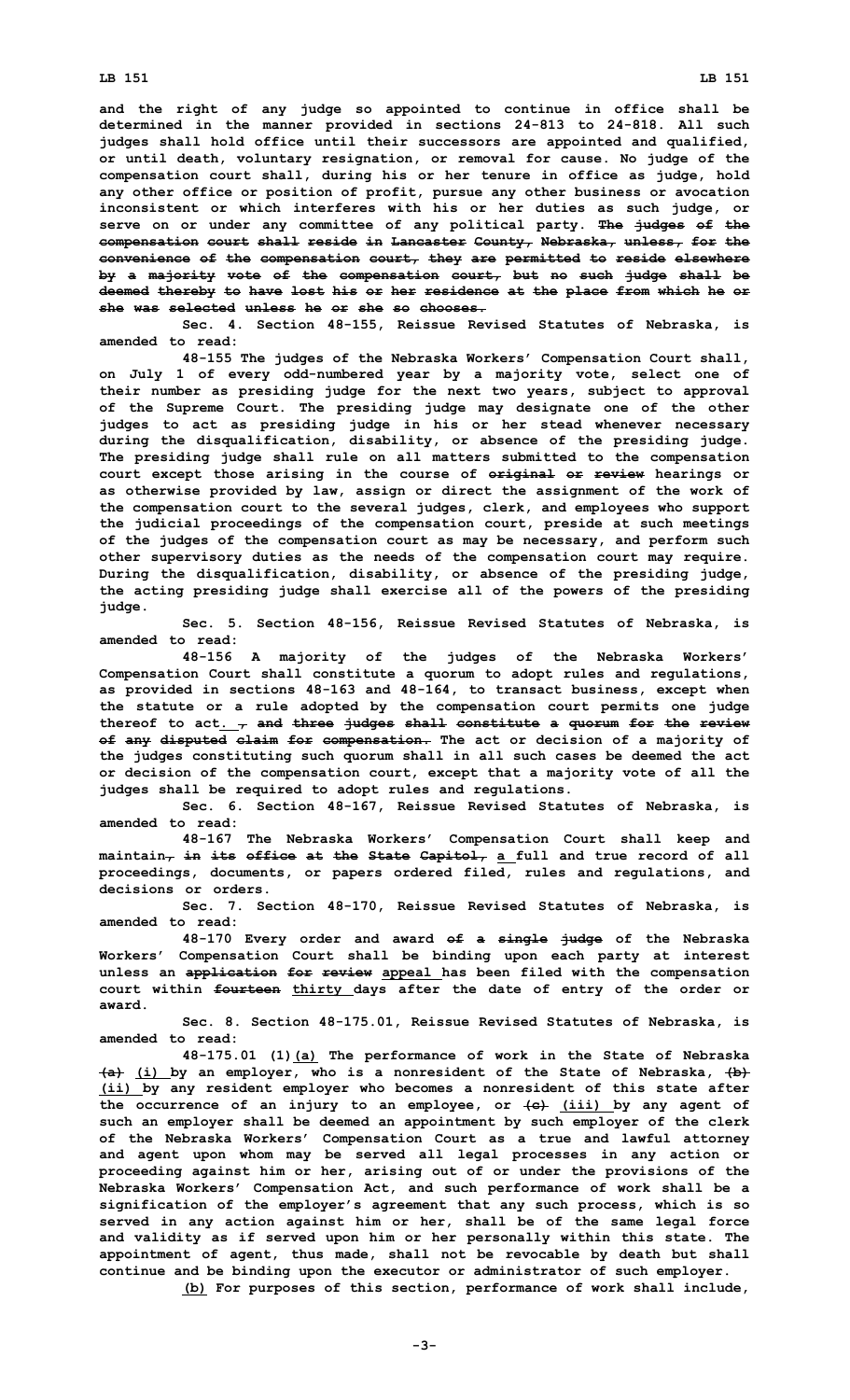**but not be limited to, situations in which (i) the injury or injury resulting in death occurred within this state, (ii) the employment was principally localized within this state, or (iii) the contract of hire was made within this state.**

**(2) Service of such process, as referred to in subsection (1) of this section, shall be made by serving <sup>a</sup> copy thereof upon the clerk of the Nebraska Workers' Compensation Court, personally in his or her office in the State Capitol or upon someone who, previous to such service, has been designated in writing by the clerk of the Nebraska Workers' Compensation Court as the person or one of the persons with whom such copy may be left for such service upon the clerk of the Nebraska Workers' Compensation Court, and such service shall be sufficient service upon the employer. In making such service, <sup>a</sup> copy of the petition and <sup>a</sup> copy of the process shall, within ten days after the date of service, be sent by the clerk of the Nebraska Workers' Compensation Court, or such person acting for him or her in his or her office, to the defendant by registered or certified mail addressed to the defendant's last-known address, and the defendant's return receipt and affidavit of the clerk of the Nebraska Workers' Compensation Court, or such person in his or her office acting for him or her, of compliance therewith shall be appended to such petition and filed in the office of the clerk of the Nebraska Workers' Compensation Court. The date of the mailing and the date of the receipt of the return card aforesaid shall be properly endorsed on such petition and filed by the clerk of the Nebraska Workers' Compensation Court, or someone acting for him or her.**

**(3) The Nebraska Workers' Compensation Court shall, on its own motion, order such continuance of answer day and trial date, as may to the compensation court seem necessary to afford the defendant reasonable opportunity to plead and to defend. No such continuance shall be for more than ninety days except for good cause shown.**

**(4) It shall be the duty of the clerk of the Nebraska Workers' Compensation Court to keep <sup>a</sup> record of all processes so served, in accordance with subsections (1) and (2) of this section, which record shall show the date of such service, and to so arrange and index such record as to make the same readily accessible and convenient for inspection.**

**Sec. 9. Section 48-177, Reissue Revised Statutes of Nebraska, is amended to read:**

**48-177 (1) At the time <sup>a</sup> petition or motion is filed, one of the judges of the Nebraska Workers' Compensation Court shall be assigned to hear the cause. It shall be heard in the county in which the accident occurred, except as otherwise provided in section 25-412.02 and except that, upon the written stipulation of the parties, filed with the compensation court at least fourteen days before the date of hearing, the cause may be heard in any other county in the state. An action may be dismissed by the plaintiff, if represented by legal counsel, without prejudice to <sup>a</sup> future action, before the final submission of the case to the compensation court. Upon <sup>a</sup> motion for dismissal duly filed by the plaintiff, showing that <sup>a</sup> dispute between the parties no longer exists, the compensation court may dismiss any such cause without <sup>a</sup> hearing thereon.**

**(2) Any such cause may be dismissed without prejudice to <sup>a</sup> future action (a) by the plaintiff, if represented by legal counsel, before the final submission of the case to the compensation court or (b) by the compensation court upon <sup>a</sup> stipulation of the parties that <sup>a</sup> dispute between the parties no longer exists.**

**(3) Notwithstanding subsection (1) of this section, all nonevidentiary hearings, and any evidentiary hearings approved by the compensation court and by stipulation of the parties, may be heard by the court telephonically or by videoconferencing or similar equipment at any location within the state as ordered by the court and in <sup>a</sup> manner that ensures the preservation of an accurate record. Hearings conducted in this manner shall be consistent with the public's access to the courts.**

**Sec. 10. Section 48-178, Reissue Revised Statutes of Nebraska, is amended to read:**

**48-178 The judge shall make such findings and orders, awards, or judgments as the Nebraska Workers' Compensation Court or judge is authorized by law to make. Such findings, orders, awards, and judgments shall be signed by the judge before whom such proceedings were had. When proceedings are had before <sup>a</sup> judge of the compensation court, his or her findings, orders, awards, and judgments shall be conclusive upon all parties at interest unless reversed or modified upon review or appeal as hereinafter provided. A shorthand record or tape recording shall be made of all testimony and evidence submitted in such proceedings. The compensation court or judge thereof, at the party's expense, may appoint <sup>a</sup> court reporter or may direct <sup>a</sup> party to furnish <sup>a</sup>**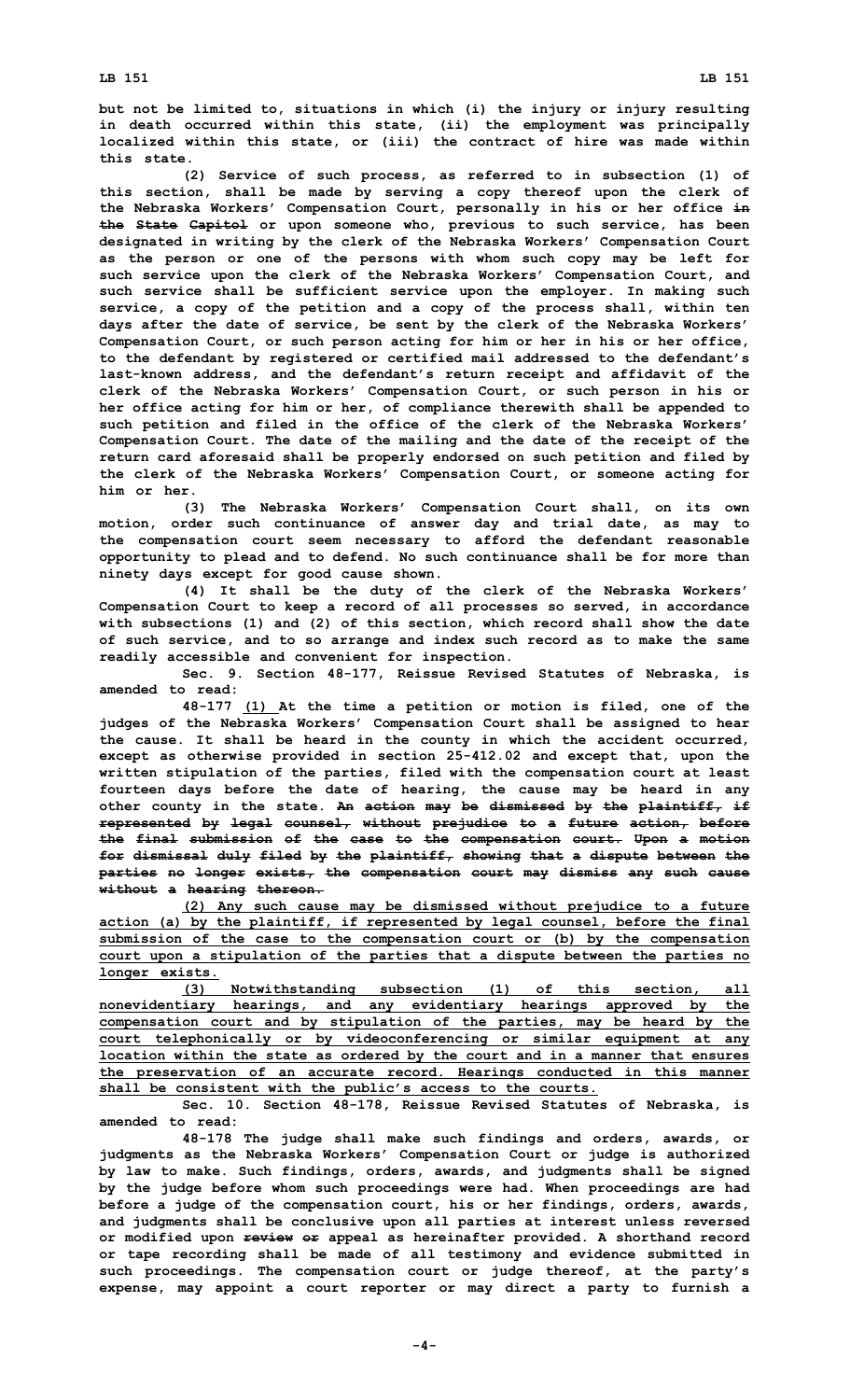## **LB 151 LB 151**

**court reporter to be present and report or, by adequate mechanical means, to record and, if necessary, transcribe proceedings of any hearing. The charges for attendance shall be paid initially to the reporter by the employer or, if insured, by the employer's workers' compensation insurer. The charges shall be taxed as costs and the party initially paying the expense shall be reimbursed by the party or parties taxed with the costs. The compensation court or judge thereof may award and tax such costs and apportion the same between the parties or may order the compensation court to pay such costs as in its discretion it may think right and equitable. If the expense is unpaid, the expense shall be paid by the party or parties taxed with the costs or may be paid by the compensation court. The reporter shall faithfully and accurately report or record the proceedings.**

**Sec. 11. Section 48-180, Reissue Revised Statutes of Nebraska, is amended to read:**

**48-180 The Nebraska Workers' Compensation Court may, on its own motion or on the motion of any party, modify or change its findings, order, award, or judgment at any time before appeal and within ten fourteen days from after the date of such findings, order, award, or judgment. for the purpose of correcting any ambiguity, clerical error, or patent or obvious error. The time for appeal shall not be lengthened because of the correction modification or change unless the correction substantially changes the result of the award.**

**Sec. 12. Section 48-182, Reissue Revised Statutes of Nebraska, is amended to read:**

**48-182 In case either party at interest refuses to accept any final order of the Nebraska Workers' Compensation Court, on original hearing, such party may, within fourteen thirty days thereafter, file with the compensation court an application for review <sup>a</sup> notice of appeal and within fourteen thirty days from after the date of such final order file with the compensation court <sup>a</sup> praecipe for <sup>a</sup> bill of exceptions. Within two months from the date of the filing of the praecipe, the court reporter or transcriber shall deliver to the clerk of the Nebraska Workers' Compensation Court <sup>a</sup> bill of exceptions which shall include <sup>a</sup> transcribed copy of the testimony and the evidence taken before the compensation court on original at the hearing, which transcribed copy when certified to by the person who made or transcribed the record shall constitute the bill of exceptions. The transcript and bill of exceptions shall be paid for by the party ordering the same, except that upon the affidavit of any claimant for workers' compensation, filed with or before the praecipe, that he or she is without means with which to pay and unable to secure such means, payment may, in the discretion of the compensation court, be waived as to such claimant and the bill of exceptions shall be paid for by the compensation court in the same manner as other compensation court expenses.**

**The procedure for preparation, settlement, signature, allowance, certification, filing, and amendment of <sup>a</sup> bill of exceptions shall be regulated and governed by rules of practice prescribed by the Supreme Court except as otherwise provided in this section.**

**When <sup>a</sup> bill of exceptions has been ordered according to law and the court reporter or transcriber fails to prepare and file the bill of exceptions with the clerk of the Nebraska Workers' Compensation Court within two months from the date of the filing of the praecipe, the compensation court Supreme Court may, on the motion of any party accompanied by <sup>a</sup> proper showing, grant additional time for the preparation and filing of the bill of exceptions under such conditions as the court may require. Applications for such an extension of time shall be regulated and governed by rules of practice prescribed by the compensation court. Supreme Court. A copy of such order granting an extension of time shall be filed with the Nebraska Workers' Compensation Court by the party requesting such extension within five days after the date of such order.**

**Sec. 13. Section 48-185, Reissue Revised Statutes of Nebraska, is amended to read:**

**48-185 Any appeal from the judgment of the Nebraska Workers' Compensation Court after review shall be prosecuted and the procedure, including the designation of parties, handling of costs and the amounts thereof, filing of briefs, certifying the opinion of the Supreme Court or decision of the Court of Appeals to the compensation court, handling of the bill of exceptions, and issuance of the mandate, shall be in accordance with the general laws of the state and procedures regulating appeals in actions at law from the district courts except as otherwise provided in section 48-182 and this section. The proceedings to obtain <sup>a</sup> reversal, vacation, or modification of judgments, awards, or final orders made by the compensation court after <sup>a</sup> review shall be by filing in the office of the clerk of the Nebraska Workers' Compensation Court, within thirty days after the entry of such judgment, decree, or final order, <sup>a</sup> notice of intention to prosecute such appeal signed by the appellant or his or her attorney of record. No**